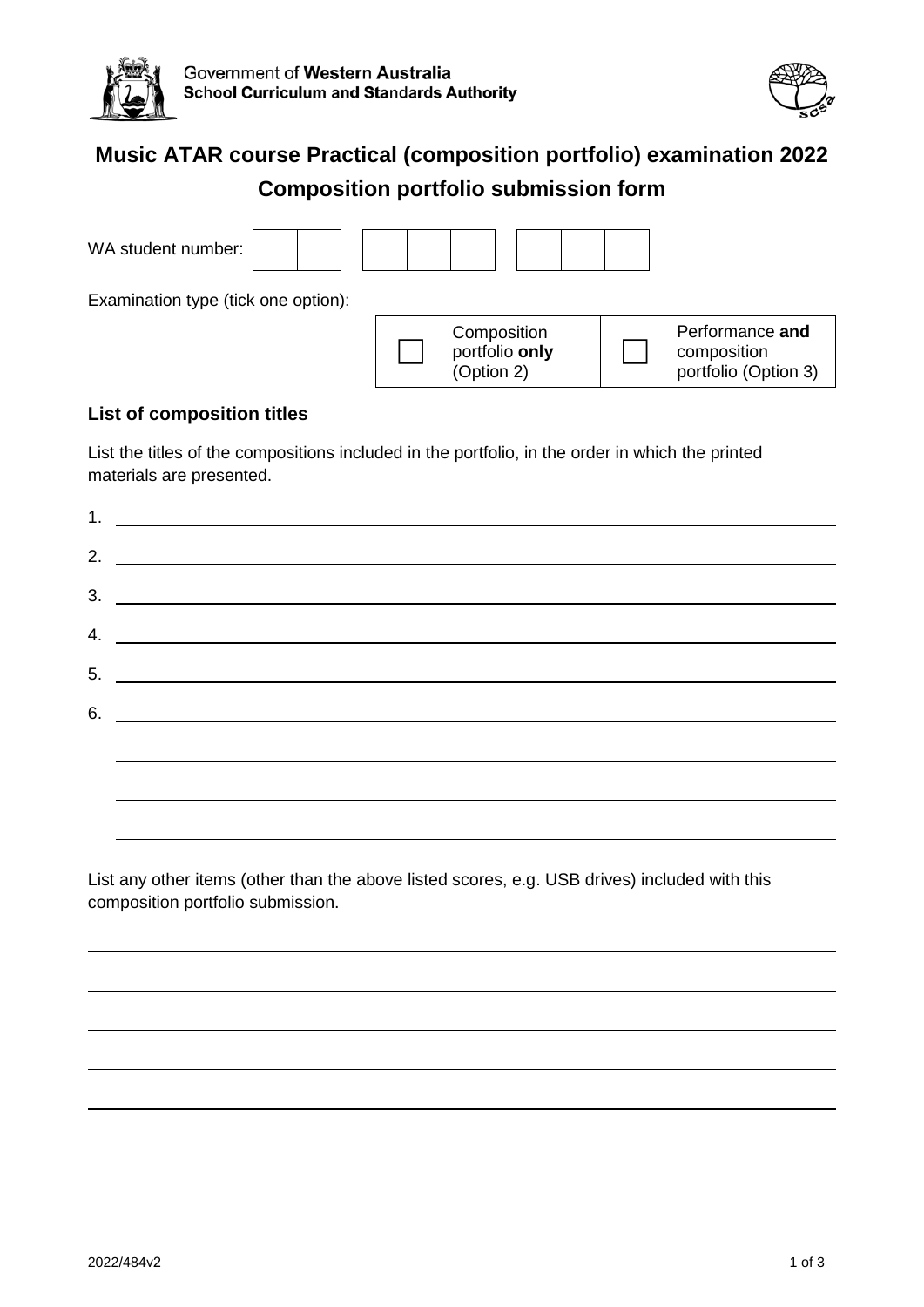## **Composer's statement**

In the space provided below, write a 200–300 word statement about you as a composer and the portfolio as a whole. Some topics you may consider are:

- musical influences composers and/or works that have influenced your own works
- your composition journey previous experiences and works
- professional musical goals
- musical features that are common across the whole portfolio
- the purpose/intent or overall design of the portfolio (e.g. a film score, a series of pieces for the candidate's band, a musical tribute to a composer who is an important influence)
- key decisions (musical, technological etc.) you made and the reasons for them.

**Do not include your name, parent/family name, teacher/s or any school name in this statement.** 

An additional page may be added, if required, but do not exceed the limit of 300 words.